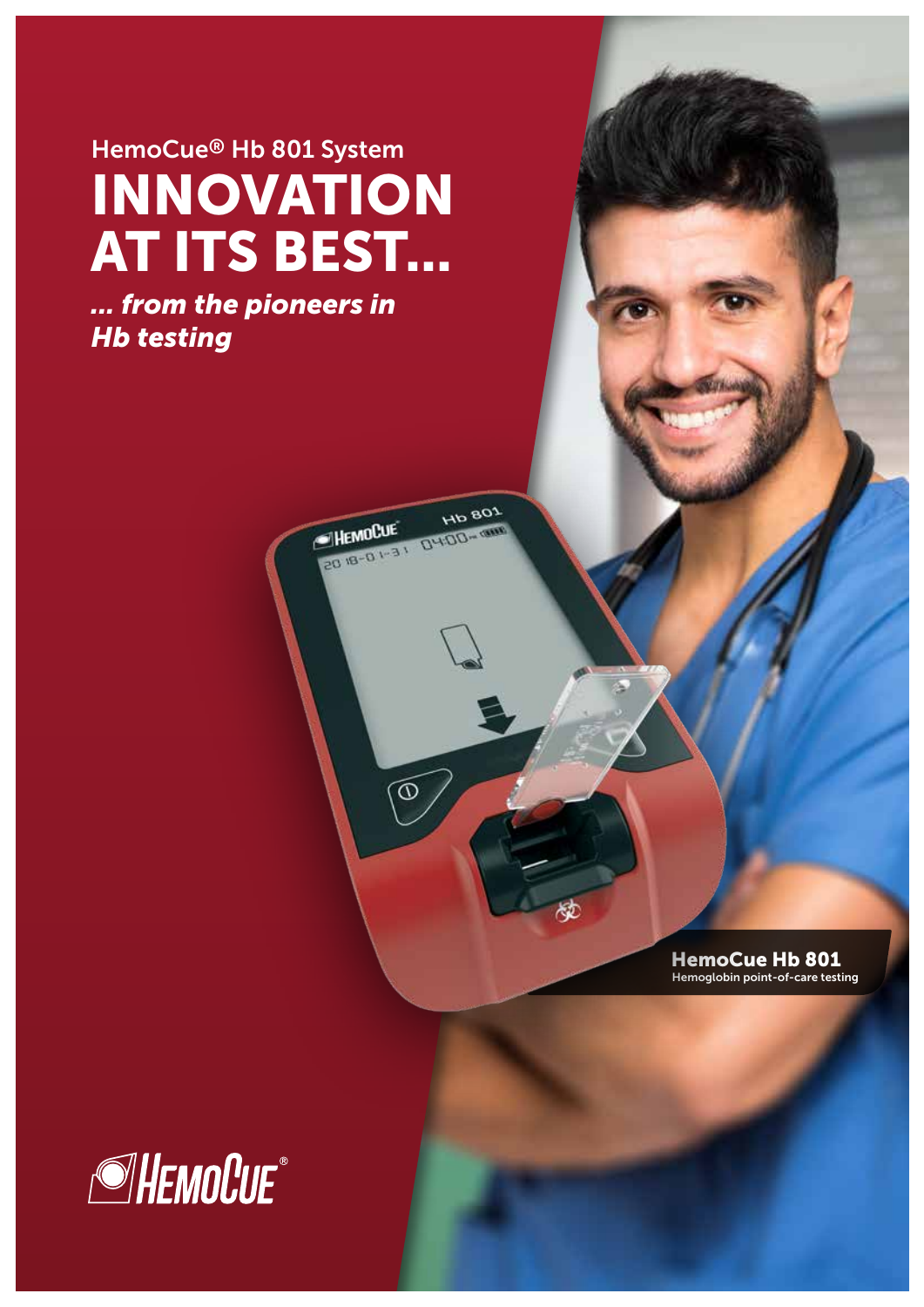## HemoCue – the innovators of Hb testing in point of care

### Introducing - The HemoCue® Hb 801 System

More than 35 years ago, when we first pioneered Hb point-of-care testing, we listened to health care providers to invent the most accurate device for point-of-care testing. Our products became a standard within Hb testing. With the innovative Hb 801 we are taking Hb point-of-care testing to a new level.

### The Hb 801 – Designed with your needs in mind



Maximize Time with Your Patients



Experience Daily Operational Efficiency



Trust Your Results at the Point of Care

+350 000 analyzers delivered

500 000 microcuvettes produced daily

+35 years of experience and Customers in

tests/second worldwide

130 countries 4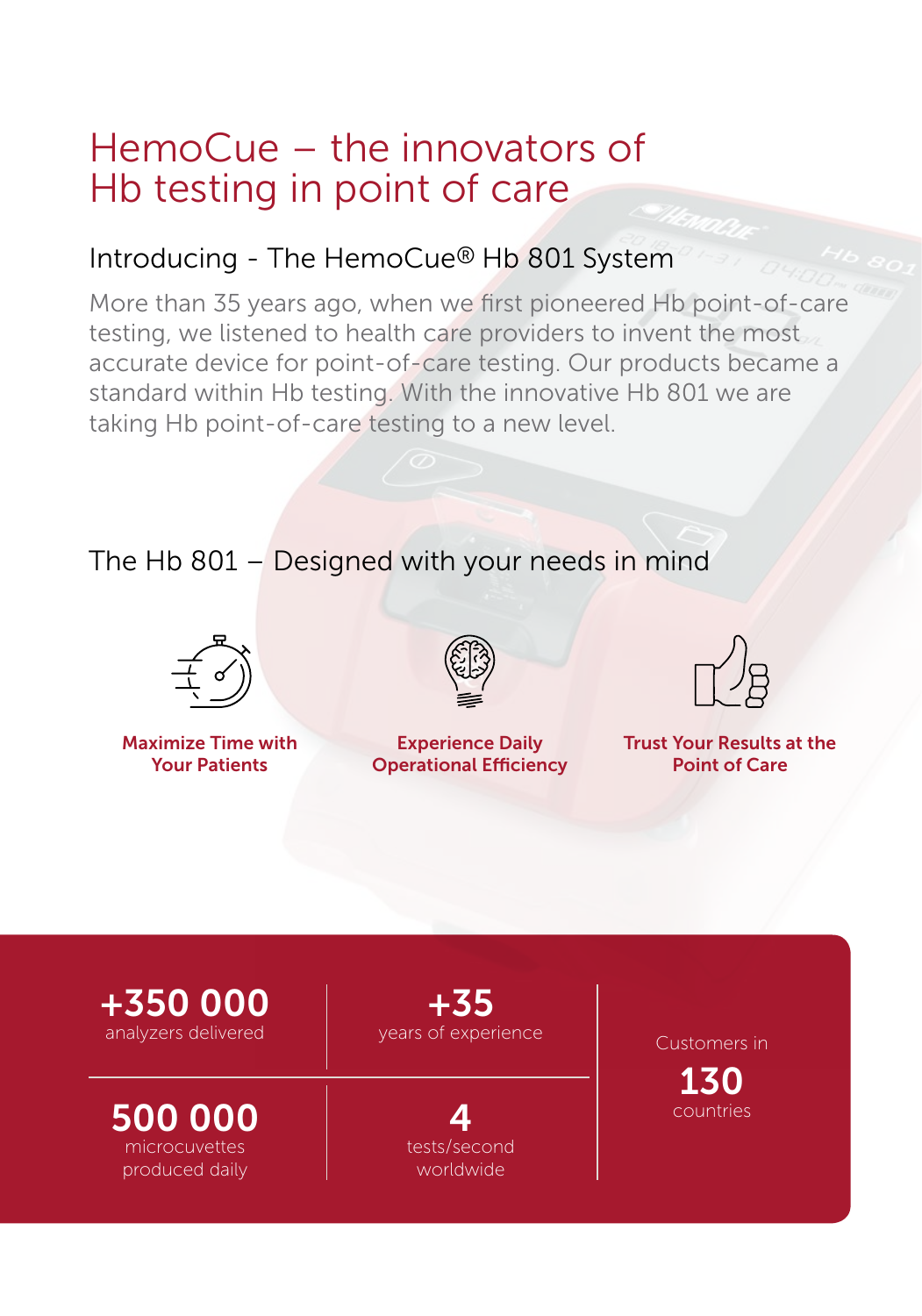

## Your Everyday Reality

Putting your trust in a point-of-care system is no small matter. When response time is critical and treatment decisions can't wait, you need to rely on solutions that are easy to operate and consistently deliver accurate results you can trust.

At HemoCue, we develop tools and solutions for reliable fast and easy patient diagnosis, to support your medical decisions - at the time of care.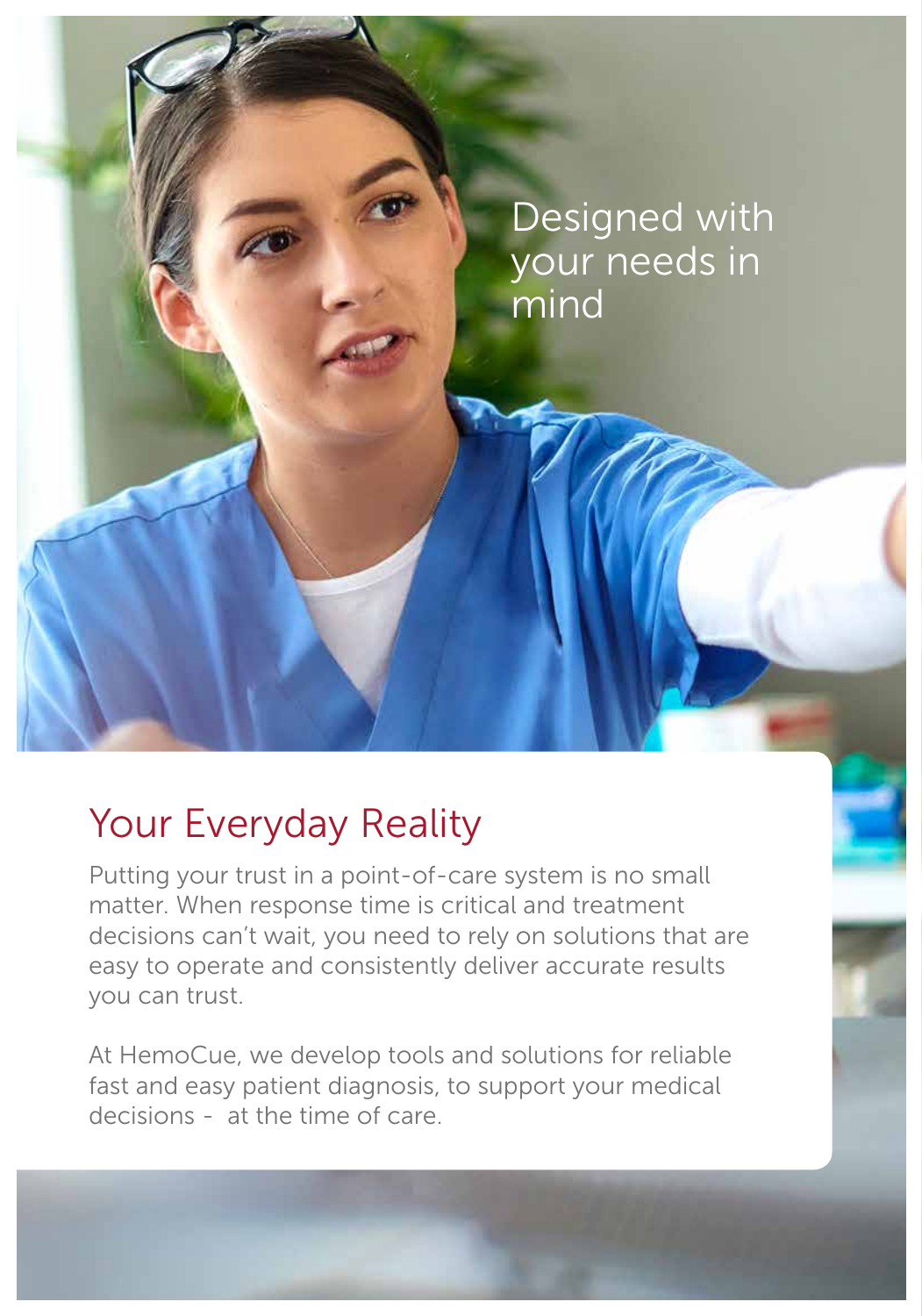## HemoCue® Hb 801 System

The innovative Hb 801 provides ease of use and enables workflow efficiency with connectivity capabilities delivering fast results at the time of care.



#### Maximize Time with Your Patients

 $\checkmark$  Immediate results in less than 1 second  $\angle$  Work everywhere with flexible power supply options  $\checkmark$  Easy to clean - less down time





#### Experience Daily Operational Efficiency

- $\checkmark$  Set cleaning reminders and schedule quality controls\*
- $\checkmark$  Large display and symbols monitor workflow and results
- $\sqrt{ }$  "Let-go-grip" No need to keep holding the microcuvette down



#### Trust Your Results at the Point of Care



 $\checkmark$  Factory calibrated against the ICSH recommended reference method. No further calibration needed  $\overline{\mathscr{S}}$  Robust design and accurate testing within a wide range of temperatures and humidity

 $\checkmark$  Built-in self-test



\* HemoCue® 801 Connect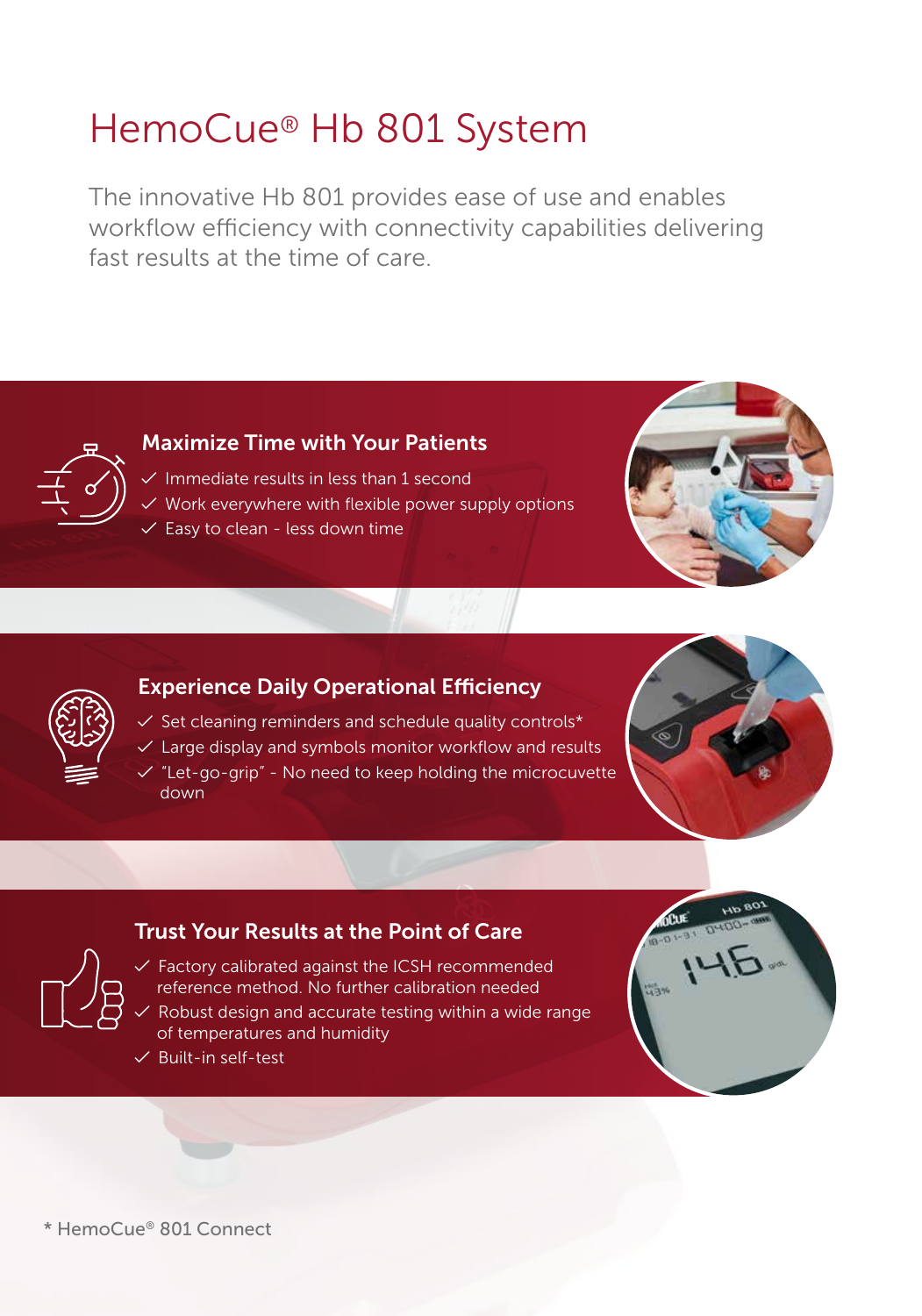## The HemoCue® Hb 801 Analyzer

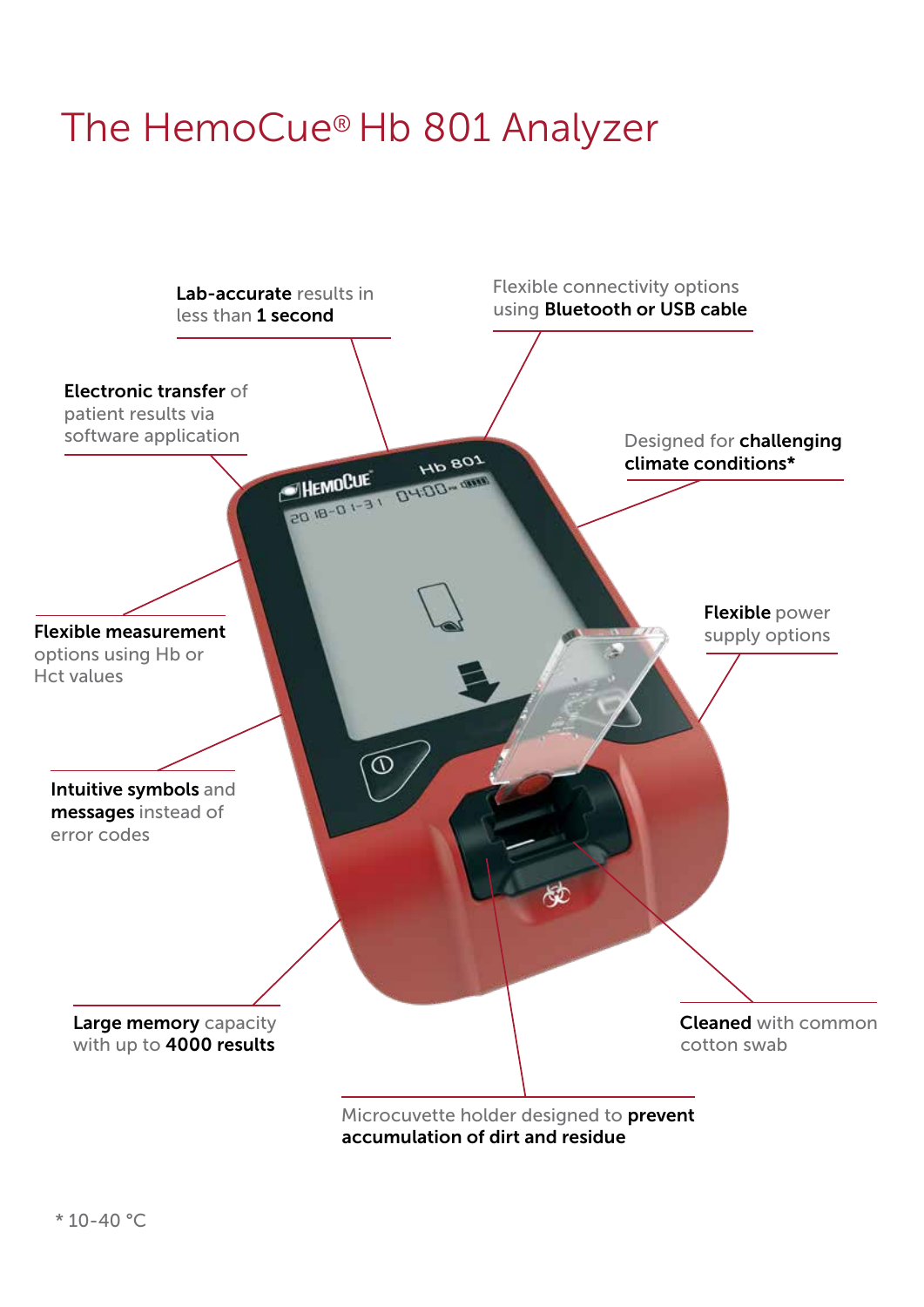## The Unique Microcuvette

The unique HemoCue microcuvette serves as pipette, test tube and measuring vessel – all in one. Built on HemoCues trusted microcuvette technology – you can rely on quality and consistent lot-to-lot reproducibility.

#### "Let-go-grip"

Simply insert and release directly

No need to hold during measurement

#### Larger Microcuvette body

Convenient and better grip Flexibility – Microcuvette can be inserted either way

#### Small sample volume

 $10 \mu L$  – ideal for both capillary or venous sampling

Designed for warm and humid environment

 $10-40$  °C Humidity: up to 90% at 25 °C and 75% at 40 °C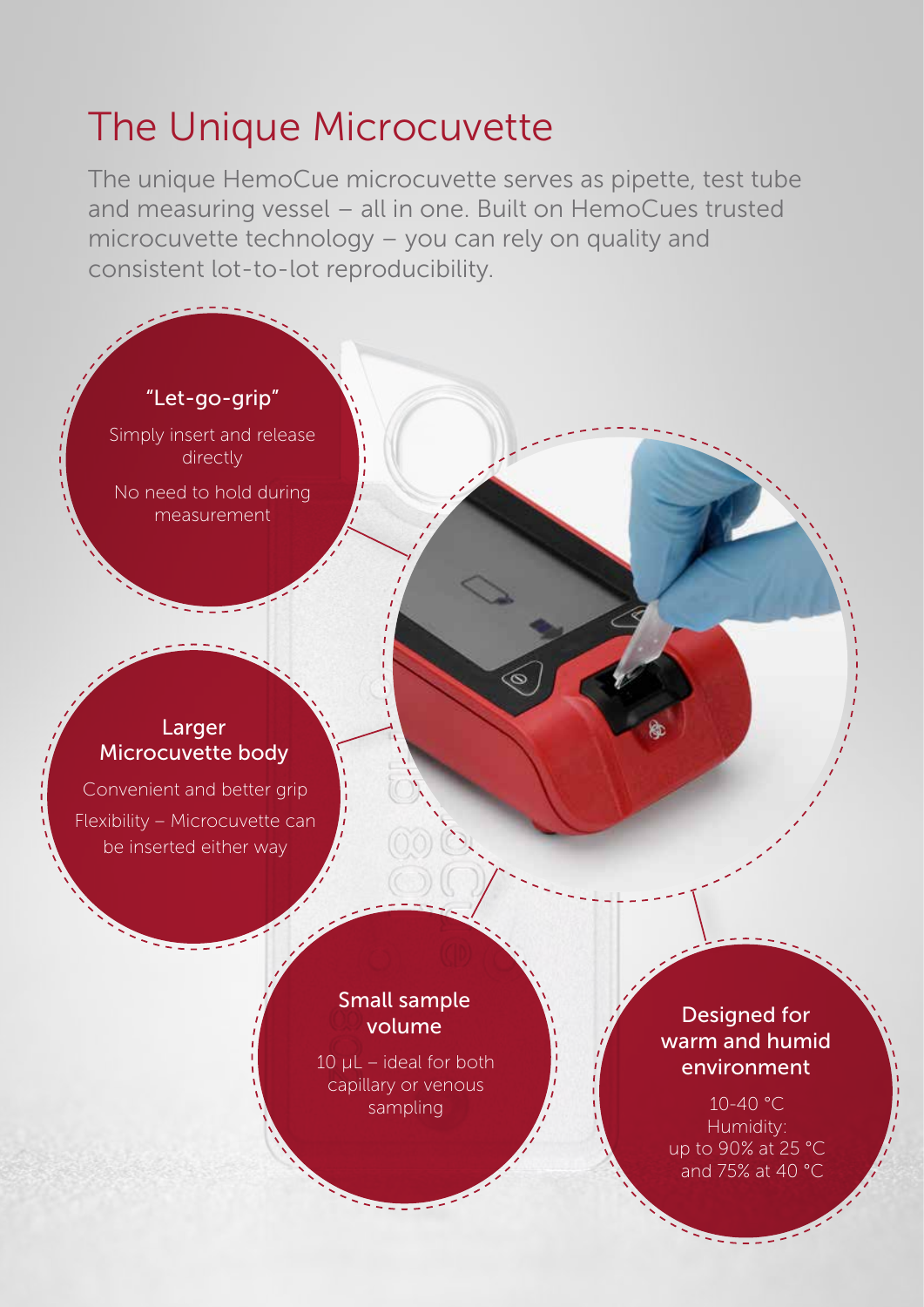## HemoCue® 801 Connect

### Register, download and install

Three simple steps to unlock extended possibilities with your Hb 801 analyzer.

| ß.<br>Equ<br><b>Band</b><br>ling Standar<br>Engels in an | B<br>$_{\rm{Gup}}$<br>Apost<br>tur.<br>late 4<br>ford<br><b>Brief Islands</b><br>Newtoner Line<br>Elevented to:<br>MANAGERY (F)<br>$Q \bigoplus q$ | <b>Eng</b><br>٠<br>1 | Measurement Log - Previous Results<br>Nesoti | <b>Use</b> |             |            |
|----------------------------------------------------------|----------------------------------------------------------------------------------------------------------------------------------------------------|----------------------|----------------------------------------------|------------|-------------|------------|
|                                                          |                                                                                                                                                    |                      |                                              |            |             |            |
|                                                          |                                                                                                                                                    |                      |                                              |            |             |            |
|                                                          |                                                                                                                                                    |                      |                                              |            | Dem         | Date       |
|                                                          |                                                                                                                                                    |                      | tos                                          | 从无         |             | 2018-12-57 |
|                                                          |                                                                                                                                                    |                      | 108                                          | n/L        | ÷           | 2010-12-07 |
|                                                          |                                                                                                                                                    | з                    | 109                                          | g/L        | 444         | 2018-12-07 |
|                                                          |                                                                                                                                                    | 4                    | tos                                          | 95         | $100 - 100$ | 2018-12-07 |
| <b>Installer Status</b><br><b>Ball</b>                   |                                                                                                                                                    | x                    | 108                                          | uA.        | $\sim$      | 2018-12-07 |
|                                                          |                                                                                                                                                    | ä                    | 11V                                          | 3/L        | $-1$        | 2010-12-07 |
|                                                          | Q Hotel                                                                                                                                            | y                    | tti                                          | ig/L       | m           | 2018-12-07 |
|                                                          |                                                                                                                                                    | Ï                    | 108                                          | yA.        |             | 2018-12-07 |
|                                                          | Σ₩                                                                                                                                                 | ğ.                   | TIE                                          | g/L        | $\sim$      | 2018-12-07 |
|                                                          |                                                                                                                                                    | 10                   | 109                                          | 9/5        |             | 2010-12-07 |
| Clear Rentriedors<br><b>OC</b> (in<br>ROW-               |                                                                                                                                                    | Ħ                    | 109                                          | 5/L        | ÷           | 2018-12-07 |
|                                                          |                                                                                                                                                    | 15                   | 108                                          | g/L        |             | 2018-12.07 |
|                                                          |                                                                                                                                                    | ti                   | 113                                          | g/L        |             | 2015-12-07 |
|                                                          |                                                                                                                                                    | 14                   | 109                                          | 9/L        | $-0.001$    | 2018-12-07 |
|                                                          |                                                                                                                                                    | Ħ                    | 108                                          | U/L        |             | 2018-12-07 |
|                                                          |                                                                                                                                                    | 16                   | tos                                          | g/L        |             | 2018-12-07 |
| Find Coreverted Avelysee                                 |                                                                                                                                                    | 17.                  | 103                                          | it/E       | List        | 2018-12-07 |
| <b>Infinition</b>                                        |                                                                                                                                                    | er pers              |                                              |            |             |            |
|                                                          |                                                                                                                                                    |                      |                                              |            |             |            |
|                                                          | <b>ART STATES</b><br>$\mathbb{Z}$ in the $\mathbb{Z}$                                                                                              |                      |                                              |            |             | gili       |

### With HemoCue® 801 Connect your workflow is made easier

The software not only enhances the usability of your Hb 801 analyzer, but also helps facilitate your daily workflow.

Configure advanced analyzer settings, implement on multiple analyzers or schedule cleaning and QC test.

### Document your testing process and be ready for the next regulatory inspection

With 801 Connect you ensure cleaning reminders and QC tests are scheduled and documented, so you can be inspection-ready at a moments notice.

 $\left(\cdot\right)$  Connect www.hemocue.com/801connect

Minimize the risk of transcription errors. The copy/paste function is a safe and easy way to transfer data into the patient record.



#### Connect

- Access to online library of manuals and guides
- Overview of analyzers
- Calendar view of scheduled reminders



#### Configure

- Advanced analyzer configuration possibilities
- Configuration set up for multiple analyzers
- Automatic date and time synchronization



#### Transfer

- Export of data single results and (pdf, csv) with possibility to add additional information
- Copy/paste function of results from a connected analyzer